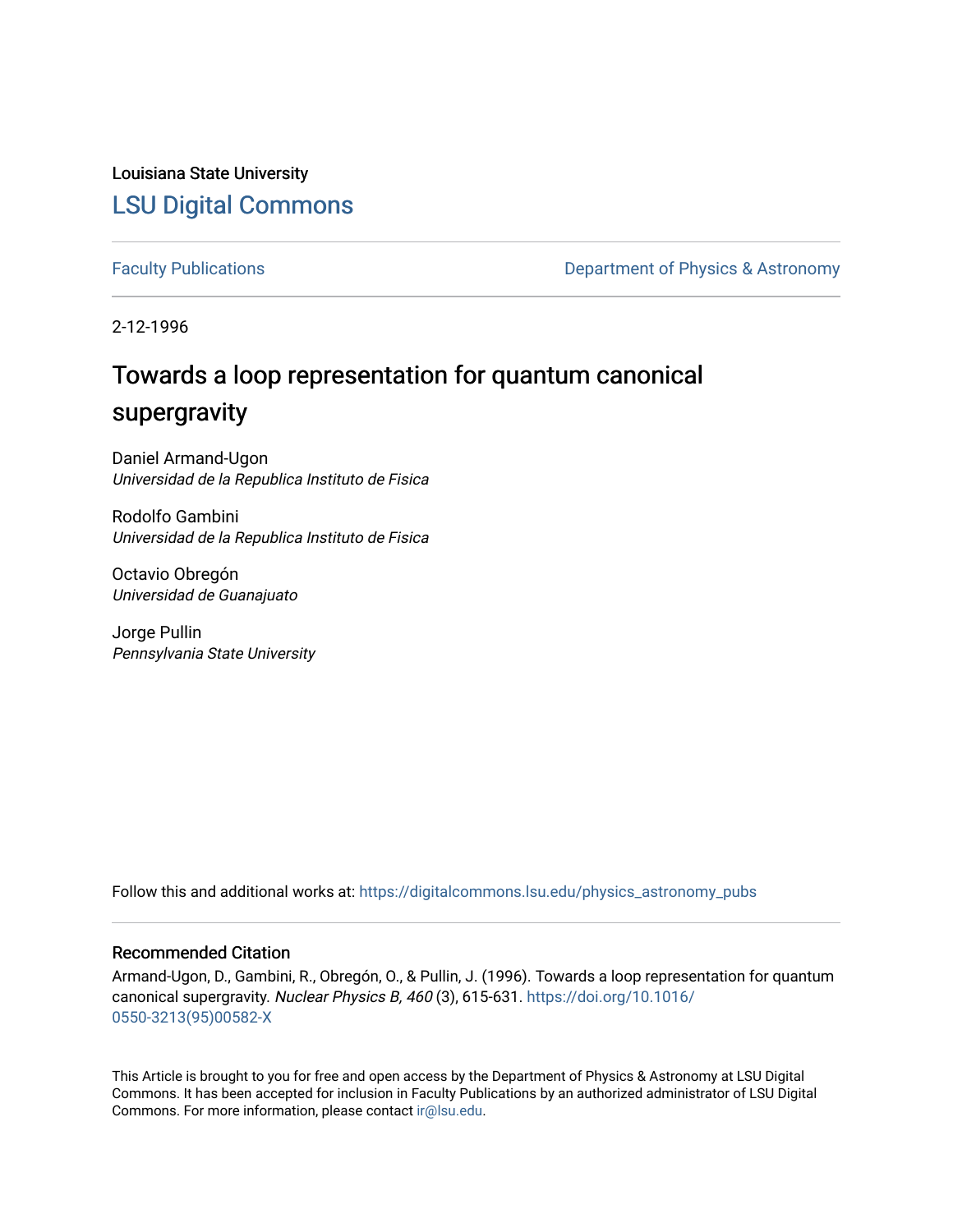### Towards a loop representation for quantum canonical supergravity

Daniel Armand-Ugon, Rodolfo Gambini

Instituto de Física, Facultad de Ciencias, Tristan Narvaja 1674, Montevideo, Uruguay

Octavio Obregón

Instituto de Física, Universidad de Guanajuato, PO Box E-143, C. P. 37150 León, Guanajuato, México

and

Departamento de Física, Universidad Autónoma Metropolitana-Iztapalapa, PO Box 55-534, México, DF, CP 09340, Mexico

Jorge Pullin

Center for Gravitational Physics and Geometry, Department of Physics, 104 Davey Lab, The Pennsylvania State University, University Park, PA 16802.

We study several aspects of the canonical quantization of supergravity in terms of the Asthekar variables. We cast the theory in terms of a  $GSU(2)$  connection and we introduce a loop representation. The solution space is similar to the loop representation of ordinary gravity, the main difference being the form of the Mandelstam identities. Physical states are in general given by knot invariants that are compatible with the  $GSU(2)$  Mandelstam identities. There is an explicit solution to all the quantum constraint equations connected with the Chern-Simons form, which coincides exactly with the Dubrovnik version of the Kauffman Polynomial. This provides for the first time the possibility of finding explicit analytic expressions for the coefficients of that knot polynomial.

#### I. INTRODUCTION

Supersymmetry[[1\]](#page-11-0) provides a unified framework for the discussion of bosons and fermions and has been proposed as a mechanism to improve the behavior of quantum field theory divergences. It may offer the only viable alternative at present for grand unified models [\[2](#page-11-0)]. Because it allows to write the Hamiltonian in terms of its "square roots" it may provide a new perspective on the constraint equations [\[3](#page-11-0),[4\]](#page-11-0).

Supergravity was cast in a canonical fashion several years ago by Deser, Kay and Stelle[[5\]](#page-11-0) , Pilati[[6\]](#page-11-0) and D'Eath[[7\]](#page-11-0). Teitelboim[[8\]](#page-11-0) pointed out that it provided a square root of the Wheeler-DeWitt equation. Jacobson [\[9](#page-11-0)] showed that new canonical variables similar to the ones introduced by Ashtekar in general relativity could be used in supergravity. Here we will follow this latter approach.

In this paper we will show that several ideas that have appeared in the context of the loop quantization of general relativity in terms of the Ashtekar new variables [\[10](#page-12-0)] find a natural counterpart in supergravity.

There are already partial results concerning the use of new variables and loops in the context of connection repre-sentationsfor supergravity. Fülöp [[11\]](#page-12-0) first noticed that the theory could be cast in terms of an  $GSU(2)$  connection and discussed the Chern-Simons form as a possible state. This state had already been considered in a semi-classical context by Sano and Shiraishi [\[12](#page-12-0)]. Matschull[[13\]](#page-12-0) noted that bosonic Wilson loops were spurious solutions to all the constraints of supergravity.

In this paper we will use  $GSU(2)$  Wilson loops with nontrivial fermionic content as an overcomplete basis in terms of which we can expand quantum state. We discuss the exponential of the  $GSU(2)$  Chern-Simons form as a diffeomorphism invariant solution to all the constraints of supergravity with a cosmological constant with non-trivial fermionic content. We will also build a loop representation for the theory and discuss the kinematical state space. We will see that the loop counterpart of the Chern-Simons solution is associated with the Dubrovnik version of the Kauffman polynomial, which is therefore compatible with the  $GSU(2)$  Mandelstam identities.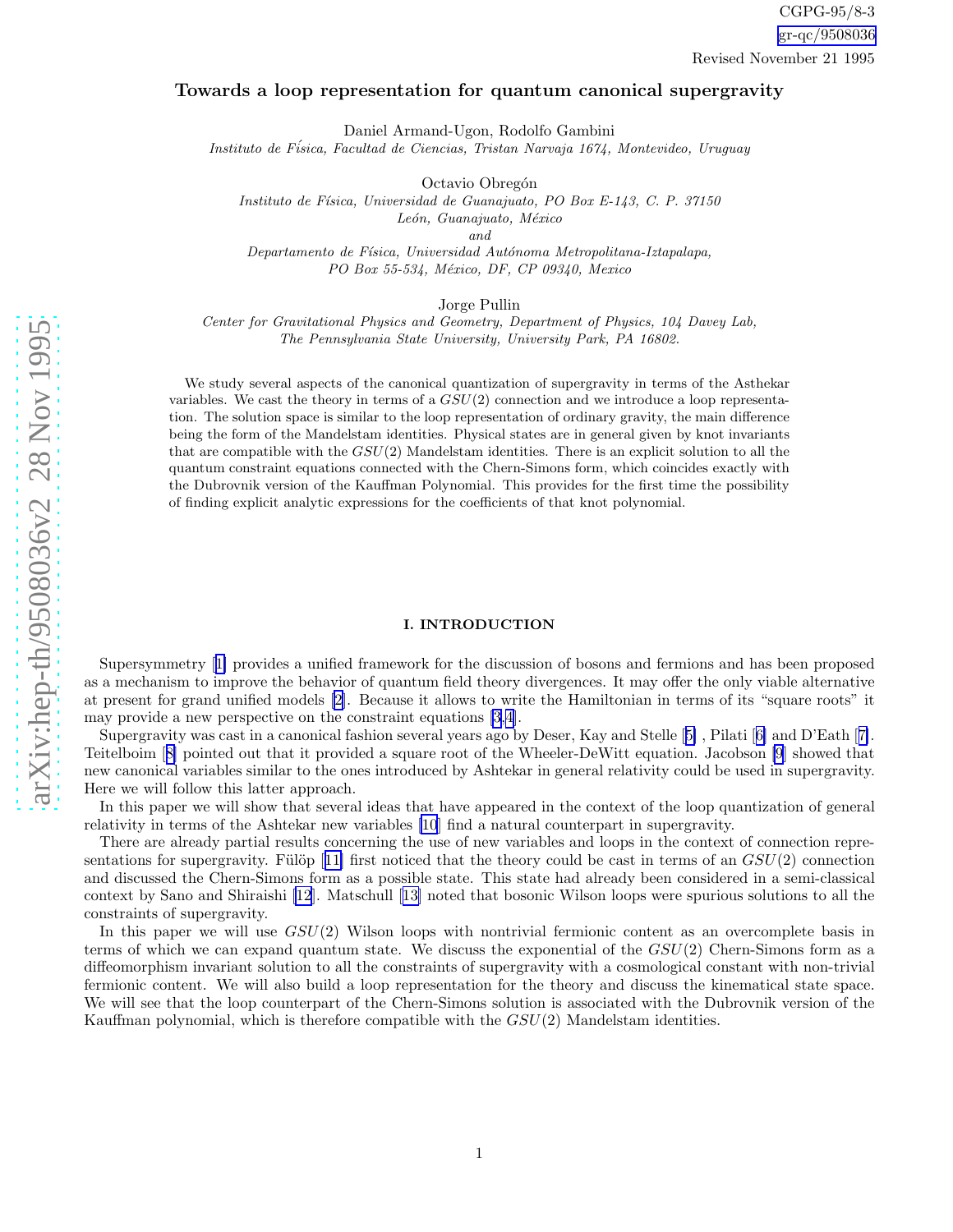#### II. QUANTUM SUPERGRAVITY IN TERMS OF A GSU(2) CONNECTION

<span id="page-2-0"></span>When cast in a canonical form in terms of the Ashtekar new variables [\[10\]](#page-12-0), supergravity is described by variables  $\tilde{E}^a_i, A^i_a, \psi^A_a, \tilde{\pi}^a_A$  where lowercase indices from the beginning of the alphabet are spatial tensor indices, lowercase indices from the middle of the alphabet are  $SU(2)$  indices and uppercase indices are spinor indices. The E's are densitized triads, the A's are the Sen connection, the  $\psi$ 's are Grassman-valued Rarita-Schwinger fields and the  $\pi$ 's are their canonically conjugate momenta. We refer the reader to the paper by Jacobson[[9\]](#page-11-0) for details. We will follow the notationof Fülöp  $[11]$  $[11]$ .

The canonical framework (with a cosmological constant) has the following constraints,

$$
\mathcal{G}_i = D_a \tilde{E}_i^a + \frac{i}{\sqrt{2}} \pi_A^a \psi_{aB} \sigma_i^{AB} = 0 \tag{1}
$$

$$
S_A = D_a \pi_A^a - i\alpha \tilde{E}_i^a \sigma_{iA}^B \psi_{aB} \tag{2}
$$

$$
\bar{S}^A = \epsilon^{ijk} \tilde{E}^a_i \tilde{E}^b_j \sigma_k{}^A_B (-4iD_{[a}\psi^B_{b]} + \sqrt{2}\bar{\alpha}\epsilon_{abc}\pi^{cB}) = 0
$$
\n(3)

where  $\sigma_i^{AB}$  are usual Pauli matrices and  $\alpha$  and  $\bar{\alpha}$  are such that the cosmological constant is given by  $\Lambda = -\alpha \bar{\alpha}$ .

The usual Hamiltonian and diffeomorphism constraints of general relativity (with the corresponding fermionic extra terms) are obtained by taking Poisson brackets of the  $S$  and  $\overline{S}$  constraints.

One could construct a quantum representation by considering wavefunctions  $\Psi(A, \psi)$  and promoting the above constraints to wave equations. Matschull observed that if one does so and considers purely bosonic wavefunctions consisting of the Wilson loops built with the bosonic connection A along smooth non-intersecting loops, all the contraints are solved. This presented a puzzle, since such wavefunctions are evidently not diffeomorphism invariant. How could they therefore provide a solution to the diffeomorphism constraint? The answer is given by the fact that the commutator of S with S give expressions for the usual Hamiltonian and diffeomorphism constraint multiplied by the determinant of the spatial metric. Since Wilson loops based on smooth loops are annihilated by the determinant of the metric, they automatically solved the resulting constraints.

Here we will proceed in a different way. Fülöp noticed that if one considers the Gauss law and the right supersymmetry generator, they form under Poisson brackets a graded Lie algebra associated with the GSU(2) group [[14\]](#page-12-0),

$$
\{\mathcal{G}_i, \mathcal{G}_j\} = \sqrt{2}\epsilon_{ijk}\mathcal{G}_k
$$
\n(4)

$$
\{\mathcal{G}_j, \mathcal{S}_A\} = -\frac{i}{\sqrt{2}} (\sigma_j)^B{}_A \mathcal{S}_B
$$
\n<sup>(5)</sup>

$$
\{\mathcal{S}_A, \mathcal{S}_B\} = -i\alpha(\sigma^j)_{AB}\mathcal{G}_j.
$$
\n(6)

In view of this, one can define new  $GSU(2)$  variables  $\tilde{\mathbf{E}}_I^a$ ,  $\mathbf{A}_a^J$ ,  $\mathbf{F}_{ab}^K$ ,

$$
\tilde{\mathbf{E}}_I^a = (\tilde{E}_i^a, \tilde{\pi}_A^a) \tag{7}
$$

$$
\mathbf{A}_a^I = (A_a^i, \psi_a^A) \tag{8}
$$

$$
\mathbf{F}_{ab}^I = (F_{ab}^i, 2D_{[a}\psi_{b]}^A)
$$
\n
$$
(9)
$$

The uppercase indices from the middle of the alphabet range from 1 to 5 and refer to a basis for the fundamental representation of  $GSU(2)$ , given by matrices  $G<sub>I</sub>$ ,

$$
\mathbf{G}_1 = -\frac{i}{\sqrt{2}} \begin{pmatrix} 0 & 1 & 0 \\ 1 & 0 & 0 \\ 0 & 0 & 0 \end{pmatrix}, \quad \mathbf{G}_2 = -\frac{i}{\sqrt{2}} \begin{pmatrix} 0 & -i & 0 \\ i & 0 & 0 \\ 0 & 0 & 0 \end{pmatrix}, \quad \mathbf{G}_3 = -\frac{i}{\sqrt{2}} \begin{pmatrix} 1 & 0 & 0 \\ 0 & -1 & 0 \\ 0 & 0 & 0 \end{pmatrix}, \tag{10}
$$

$$
\mathbf{G}_4 = \sqrt{\frac{\alpha}{\sqrt{2}}} \begin{pmatrix} 0 & 0 & 1 \\ 0 & 0 & 0 \\ 0 & 1 & 0 \end{pmatrix}, \quad \mathbf{G}_5 = \sqrt{\frac{\alpha}{\sqrt{2}}} \begin{pmatrix} 0 & 0 & 0 \\ 0 & 0 & 1 \\ -1 & 0 & 0 \end{pmatrix}, \quad \mathbf{e} = \begin{pmatrix} 1 & 0 & 0 \\ 0 & 1 & 0 \\ 0 & 0 & 0 \end{pmatrix}, \tag{11}
$$

where we have included the matrix **e** such that  $(G_i)^2 = -e/2$  for future purposes. The matrices satisfy the commutation relations of the algebra (4-6).

The GSU(2) group has a Killing-Cartan metric associated with the orthosymplectic form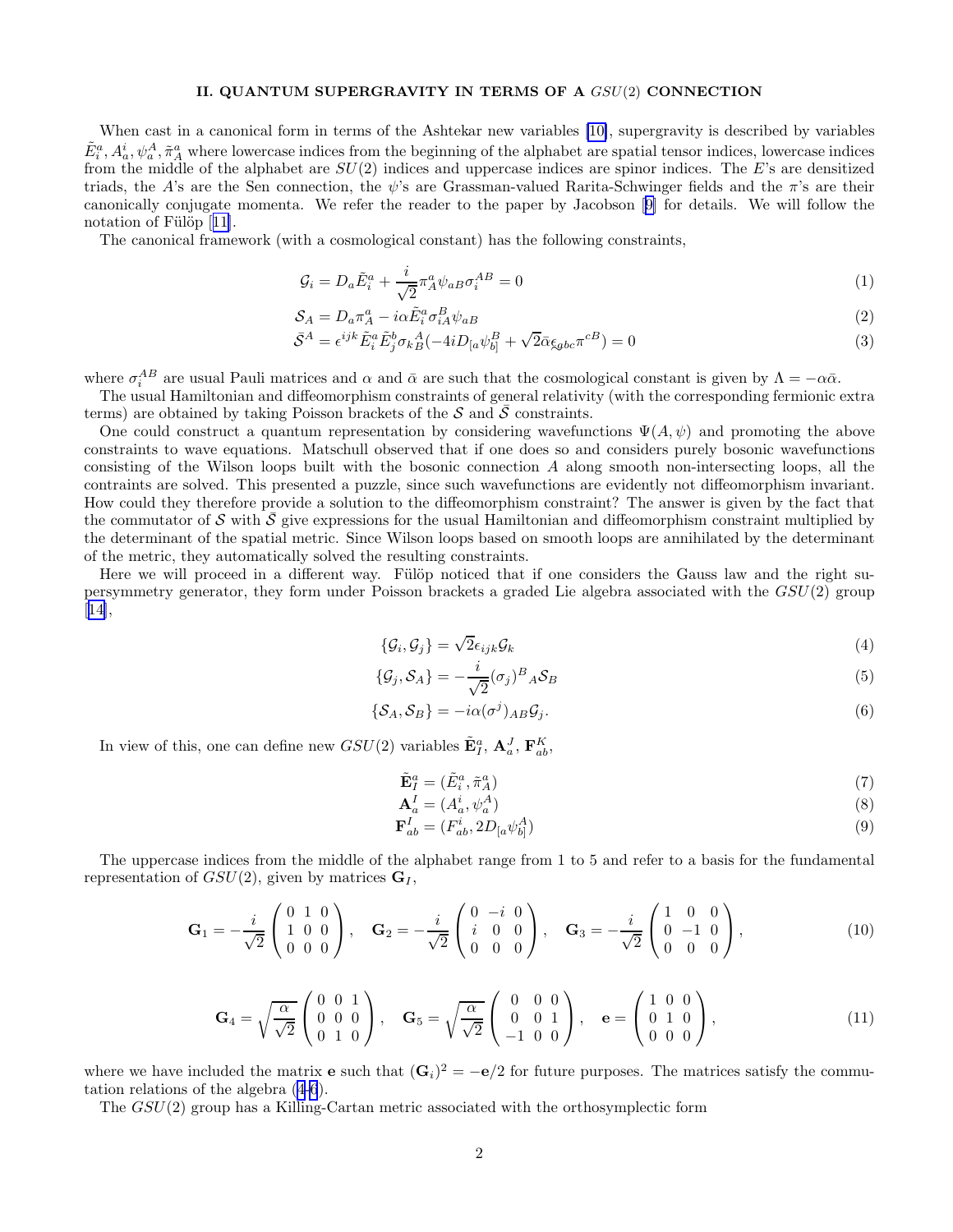$$
g_{IJ}\lambda^I\lambda^J = \delta_{ij}\lambda^i\lambda^j - \sqrt{2}\alpha\eta_{AB}\lambda^A\lambda^B
$$
\n(12)

where the  $\lambda$ 's are parameters in the group with bosonic components  $\lambda_i$  and anticommuting components  $\lambda_A$  and  $\eta_{AB}$ is the antisymmetric symbol in two dimensions. One has the usual normalization of the generators of  $GSU(2)$  in the case  $\alpha = \sqrt{2}$ , the other cases correspond to a constant rescaling of the generators.

A remarkable fact is that in terms of the  $GSU(2)$  connection one can introduce a covariant derivative  $D<sub>a</sub>$  such that the Gauss law and the right supersymmetry constraint can be written as a single  $GSU(2)$  Gauss law [\[11](#page-12-0)],

$$
\mathbf{D}_a \tilde{\mathbf{E}}_I^a = 0. \tag{13}
$$

The left supersymmetry constraint can be written in terms of these variables but it is not invariant under  $GSU(2)$ transformations. This is reasonable since it has a nontrivial Poisson bracket with the right generator, giving rise to the usual Hamiltonian and diffeomorphism constraints. In terms of these variables the left supesymmetry constraint can be written as,

$$
\bar{S}_A = \mathbf{g}_A{}^{IJ}{}_{K} (\tilde{\mathbf{E}}_I^a \tilde{\mathbf{E}}_J^b \mathbf{F}_{ab}^K + i\Lambda \epsilon_{gbc} \tilde{\mathbf{E}}_I^a \tilde{\mathbf{E}}_J^b \tilde{\mathbf{E}}^{cK})
$$
\n(14)

where

$$
\mathbf{g}_A{}^{ij}{}_B \equiv -2i\epsilon_k^{ij}\sigma^k{}_{AB} \tag{15}
$$

and all other components vanish. The definition of  $g$  is obviously non  $GSU(2)$  covariant.

The point of writing the equations in terms of these variables is that it allows to find in a straightforward manner several solutions to all the quantum constraint equations. Some of these solutions have a quite nontrivial form when decomposed in terms of the original  $SU(2)$  variables. In order to see this let us consider a quantum representation in

which wavefunctions are functionals of the  $GSU(2)$  connection  $\Psi(A)$ . The operator  $\hat{\tilde{\mathbf{E}}}^a_I$  $I<sub>I</sub>$  is represented as a functional derivative whereas the operator  $\hat{\mathbf{A}}_a^I$  is multiplicative.

It is immediate to find solutions to the  $GSU(2)$  Gauss law. Any  $GSU(2)$  invariant expression will do. In particular one can consider Wilson loops constructed with the  $GSU(2)$  connection.

$$
W_{\gamma} = \text{STrPerp}\left(\oint_{\gamma} dy^a \mathbf{A}_a\right) \tag{16}
$$

where  $\gamma$  is a loop on the spatial manifold. The trace taken in the above expression is the supertrace [\[15](#page-12-0)], which for any  $GSU(2)$  matrix A is given by  $STr(A) = A_{11} + A_{22} - A_{33}$ .

Since it is  $GSU(2)$  invariant, the Wilson loop is annihilated by the Gauss law. These states are therefore invariant under right supersymmetry transformations and triad rotations. If one studies the action of the left supersymmetry constraint on them it is immediate to notice that if one considers loops  $\gamma$  that are smooth (they do not have kinks or intersections), the constraint annihilates these states. The reasons are the same as the ones that made the usual Ashtekar Hamiltonian constraint annihilate a Wilson loop based on a smooth loop[[16\]](#page-12-0). The states have a quite nontrivial fermionic content, as we will discuss in the next section (they correspond to an infinite superposition of terms built with holonomies with arbitrarily high number of fermionic insertions along the loop, if  $\alpha \neq 0$ . Notice that these states are different from those of Matschull[[13\]](#page-12-0) which were purely bosonic. They reduce to them in the case  $\alpha = 0$ . They also share with those states the pathology that Matschull pointed out: although they solve all the constraints they are not diffeomorphism invariant. We will however find that related states are useful for the construction of a loop representation in the next section.

It is possible to find another exact state that solves all the constraint equations. This state is genuinely diffeomorphism invariant and is associated with a non-degenerate spatial metric (with non-vanishing determinant). If one considers the state built by taking the exponential of the Chern-Simons form of the  $GSU(2)$  connection,

$$
\Psi_{\Lambda}(\mathbf{A}) = \exp(\frac{i}{2\Lambda} \int d^3x \mathrm{STr}(\mathbf{A}_a \partial_b \mathbf{A}_c + \frac{\sqrt{2}i}{3} \mathbf{A}_a \mathbf{A}_b \mathbf{A}_c) \tilde{\epsilon}^{abc}
$$
(17)

it is immediate to see that it satisfies all the supersymmetry constraints. It is annihilated by the  $GSU(2)$  gauss law since it is  $GSU(2)$  invariant. It is annihilated by the left supersymmetry constraint for the same reason the corresponding state was annhilated by the Hamiltonian constraint of quantum gravity with a cosmological constant [[17\]](#page-12-0): the state has the property  $\mathbb{E}_{I}^{a} \Psi(A) = \frac{i}{2\Lambda} \tilde{\epsilon}^{abc} \mathbf{F}_{bcI} \Psi(A)$  and therefore the two terms in the left supersymmetry constraint are identical and of opposite sign, cancelling each other. Being the integral of a three form, the state is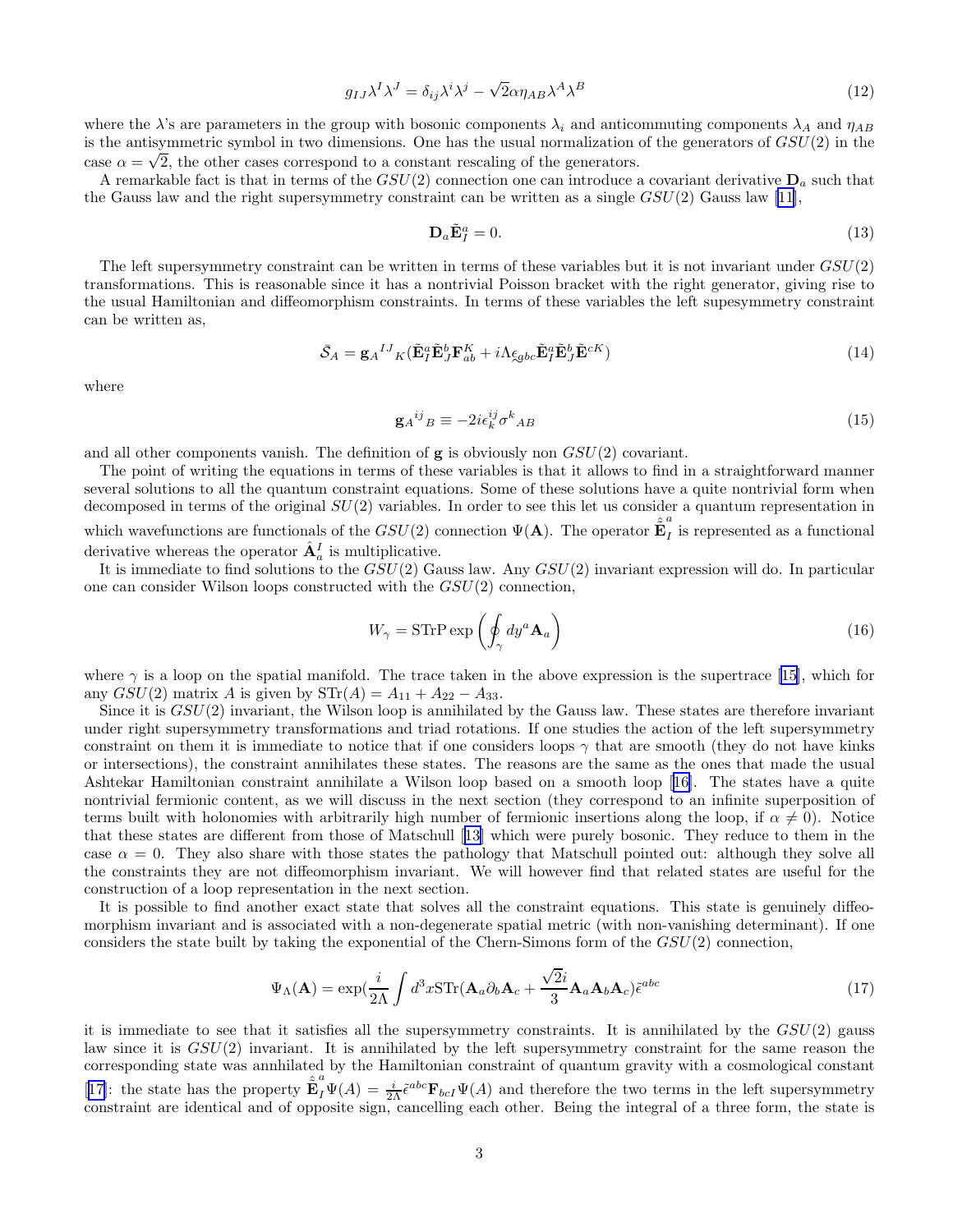naturally diffeomorphism invariant. Some concerns may be raised about factor ordering since in the ordering with the triads to the left (where the state is a solution) the constraint that usually corresponds to diffeomorphisms formally does not generate that symmetry. As was discussed in[[17\]](#page-12-0) using a symmetric regularization for the constraint it actually generates diffeomorphisms and annihilates the state and similar considerations apply here. This state was first introduced by Kodama[[18\]](#page-12-0) for usual gravity and was discussed in a semiclassical supergravity context by Sano and Shiraishi [\[12\]](#page-12-0).Fülöp [[11\]](#page-12-0) noticed that it was an exact solution of the Wheeler-DeWitt equation of full supergravity. All these discussions were in terms of the  $SU(2)$  variables. By writing the state and the constraints in terms of the  $GSU(2)$  variables we notice here that it is very easy to see why it is annihilated by the constraints. It will also be the key to finding a counterpart of this state in the loop representation.

The Chern-Simons form has been observed to be a solution of all the constraints of Maxwell theory, Yang-Mills[[19\]](#page-12-0), Einstein [\[17](#page-12-0)], Einstein-Maxwell [\[20](#page-12-0)] and also supergravity. It is remarkable that so different theories have a similar state in common.

#### III. LOOP REPRESENTATION

The usual starting step to construct a loop representation[[21](#page-12-0),[22\]](#page-12-0) for a theory based on a connection is to expand the states of the theory in terms of a basis of functions given by the Wilson loops constructed with the connection. Such basis is gauge invariant and the resulting representation (the loop representation) is therefore well suited for the description of gauge invariant operators. Crucial to this construction is the knowledge that every gauge invariant quantity can be expanded in terms of Wilson loops. For the bosonic case this last statement is the content of a theorem by Giles [\[23](#page-12-0)]. For the supersymmetric case we do not know if a similar theorem holds. Even if a theorem like the one above holds, in general one can only expand wavefunctions in terms of products of Wilson loops. In many theories one can re-express an arbitrary product of Wilson loops as a linear combination of products of a fixed minimal number of Wilson loops. The resulting loop representation is based on wavefunctions depending on multiloops of at most that minimal number, through the relation,

$$
\Psi(\gamma_1, \gamma_2, \dots, \gamma_n) = \int dA W_{\gamma_1}[A] W_{\gamma_2}[A] \cdots W_{\gamma_n}[A] \Psi[A]
$$
\n(18)

where  $n$  is the minimal number of Wilson loops in terms of which one can express an arbitrary product of Wilson loops.

To address the two issues mentioned above, namely if Wilson loops are enough to represent any state and which is the minimal number of Wilson loops needed, let us discuss some properties of the supesymmetric Wilson loops.

Because they are traces of group elements, the Wilson loops satisfy certain identities called Mandelstam identities [[24\]](#page-12-0) which reflect particular properties of the group in question. For the group we are considering they are rather nontrivial, so we start with a discussion for the case with  $\Lambda = 0$ . They are given by,

$$
W_{\gamma_1 \circ \gamma_2} = W_{\gamma_2 \circ \gamma_1},\tag{19}
$$

$$
W_{\gamma_1} W_{\gamma_2} = W_{\gamma_1 \circ \gamma_2} + W_{\gamma_1 \circ \gamma_2^{-1}} - W_{\gamma_1} - W_{\gamma_2} + 1. \tag{20}
$$

These identities allow to express any product of Wilson loops as a linear combination of Wilson loops. They can be combined in many nontrivial ways<sup>1</sup>. For instance, it follows from (20) taking  $\gamma_1$  to a point that,

$$
W(\gamma) = W(\gamma^{-1}).\tag{21}
$$

In order to derive these identities one needs to recall that a generic element of the group in the case  $\Lambda = 0$  is written as  $1 + \phi_0 \mathbf{e} + \phi_I \mathbf{G}^I$  with  $(1 + \phi_0)^2 + \sum_{I=1}^3 \phi_I^2 = 1$ .

For the case  $\Lambda \neq 0$  it is harder to find the identities. We have only suceeded in finding part of them. In order to do this we make use of the techniques introduced in [\[25](#page-12-0)] that related the Mandelstam identities with the Cayley-Hamilton theorem. This theorem states that any matrix is a root of its characteristic polynomial. For supermatrices a generalization of this statement has been discussed in reference [\[26](#page-12-0)]. There it was established that a supermatrix

<sup>&</sup>lt;sup>1</sup>For the usual loop representation of quantum gravity, which is based on an  $SU(2)$  group, the identity (20) reads  $W_{\gamma_1}W_{\gamma_1}$  =  $W_{\gamma_1 \circ \gamma_2} + W_{\gamma_1 \circ \gamma_2^{-1}}.$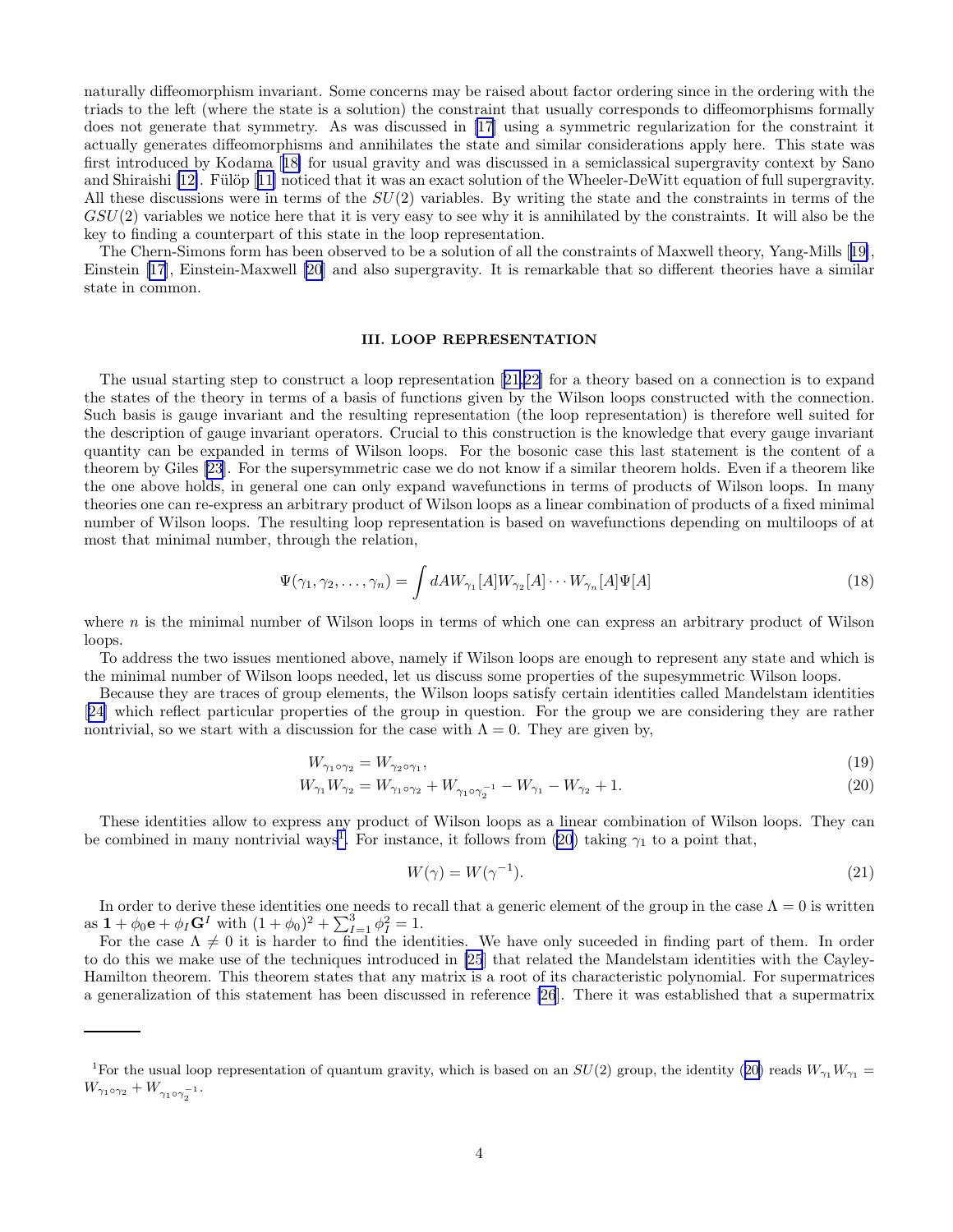is a root of a polynomial associated with the characteristic polynomial, which acts as a generalization of the Cayley-Hamilton polynomial to the case of supermatrices. For a generic matrix of the orthosymplectic group (which includes asa subgroup  $GSU(2)$ ) the Cayley-Hamilton equation is [[25\]](#page-12-0),

$$
\mathbf{H}^{3}(\gamma) - (\mathrm{STr}(\mathbf{H}(\gamma)) + 2)(\mathbf{H}^{2}(\gamma) - \mathbf{H}(\gamma)) - 1 = 0,
$$
\n(22)

If one now multiplies it by  $\mathbf{H}(\eta)\mathbf{H}(\gamma)^{-1}$  and takes the trace one gets,

$$
STr(\mathbf{H}(\eta)\mathbf{H}(\gamma)^{2})) - (STr(\mathbf{H}(\gamma)) + 2)STr(\mathbf{H}(\eta)\mathbf{H}(\gamma)) +
$$
  
\n
$$
(STr(\mathbf{H}(\gamma)) + 2)(STr(\mathbf{H}(\eta))) - STr(\mathbf{H}(\eta)\mathbf{H}(\gamma)^{-1}) = 0.
$$
\n(23)

This is a "Mandelstam identity" in the sense that it is satisfied by the traces of the holonomy we are considering. However one is usually interested in identities that allow to reduce the number of traces. From this point of view, the above identity does not help. One can derive another identity that allows to reduce the number of traces in a product by considering the generalization of formula  $(21)$  to the case of generic  $(2, 1)$  matrices<sup>2</sup> [\[27](#page-12-0)]. One then considers a  $(2, 1)$ matrix given by a sum of  $GSU(2)$  matrices and inserts it in the identity. The resulting expression relates products of traces of the GSU(2) matrices. and allows to expand an arbitrary product of Wilson loops as a linear combination of products of three Wilson loops. When we build the loop representation it will therefore be based on wavefunctions depending at most on three loops. There is yet another Mandelstam identity that has to be considered, that which reflects the fact that the matrices are of unit determinant. We will not consider it here.

The use of Cayley-Hamilton techniques allows us to state that in general, for any theory based on a group or supersymmetric group the Cayley-Hamilton theorem can be used to prove that the loop representation will involve wavefunctions of a finite number of loops.

Let us address the question of up to what extent one can use combinations of these Wilson loops to represent any gauge invariant state. As we mentioned before, in the bosonic case this was ensured by Giles' theorem. Here we do not have a similar theorem. However it is easy to see that it is likely to be a problem. Consider the case  $\Lambda = 0$ . As we saw, the supersymmetric Wilson loops reduce to a purely bosonic expression coinciding with the Wilson loop constructed with the bosonic SU(2) connection. Therefore they clearly fail to capture any fermionic information. For the  $\Lambda \neq 0$  case we do not know what the situation exactly is. It should be noted that the  $\Lambda = 0$  case is somewhat pathological from the point of view of the  $GSU(2)$  symmetry we are exploiting since the invariant orthosymplectic form collapses to the usual Euclidean form. We will proceed to build a pure loop representation to highlight other aspects of the construction but it should be forewarned that it is possible that the resulting quantum representation only captures part of the information present in the theory.

Apart from the above mentioned peculiarities of the supersymmetric case, there is yet another difference with the usual loop representation of a bosonic theory. The GSU(2) Wilson loops naturally implement the symmetry of the theory under triad rotations and right supersymmetry transformations. If we construct a loop representation using them as a basis for states it will be difficult to write an expression in such a representation for the left supersymmetry generator  $\bar{S}$ , which is not invariant under  $GSU(2)$  rotations. It is like trying to represent in the usual loop representation for a Yang-Mills theory a non-gauge invariant quantity. A similar situation arises in gravity when one considers the diffeomorphism constraint. The space of solutions to this constraint is given by functions of knots. In this space we cannot represent the Hamiltonian constraint, since it is not diffeomorphism invariant. This forces us to define the Hamiltonian constraint on functions of loops rather than on functions of knots, in spite of the fact that the space of solutions to the constraint that are physical will be given by functions of knots.

Here we will proceed in a similar way. We will build a representation in terms of loops and an extra structure, in order to be able to represent the left supersymmetry constraint. The solutions to the constraint however, will be given by pure functions of loops.

In order to accomplish this let us examine in detail the expression for the  $GSU(2)$  Wilson loop we introduced above. If one expands out the expression for the path ordered exponential one has that,

$$
W_{\gamma}(\mathbf{A}) = 1 + \sum_{n=1}^{\infty} \oint_{\gamma} dy_1^{a_1} \cdots \int_{o}^{y_{n-1}} dy_n^{a_n} \text{Tr}(\mathbf{A}_{a_1}(y_1) \dots \mathbf{A}_{a_n}(y_n)).
$$
 (24)

To further discuss this expression we introduce the following notation: the non-boldface matrix A will represent the combination  $\mathbf{A}_a^i G_i$ ,  $i = 1...3$  and the matrix  $\psi_a$  will represent the combination  $\mathbf{A}_a^B G_B$ ,  $i = 4,5$ . Both are  $GSU(2)$ matrices. In terms of these quantities the above expression can be written as,

<sup>&</sup>lt;sup>2</sup>An arbitrary  $3 \times 3$  matrix in which the 13, 23, 31 and 32 components are Grassmanian.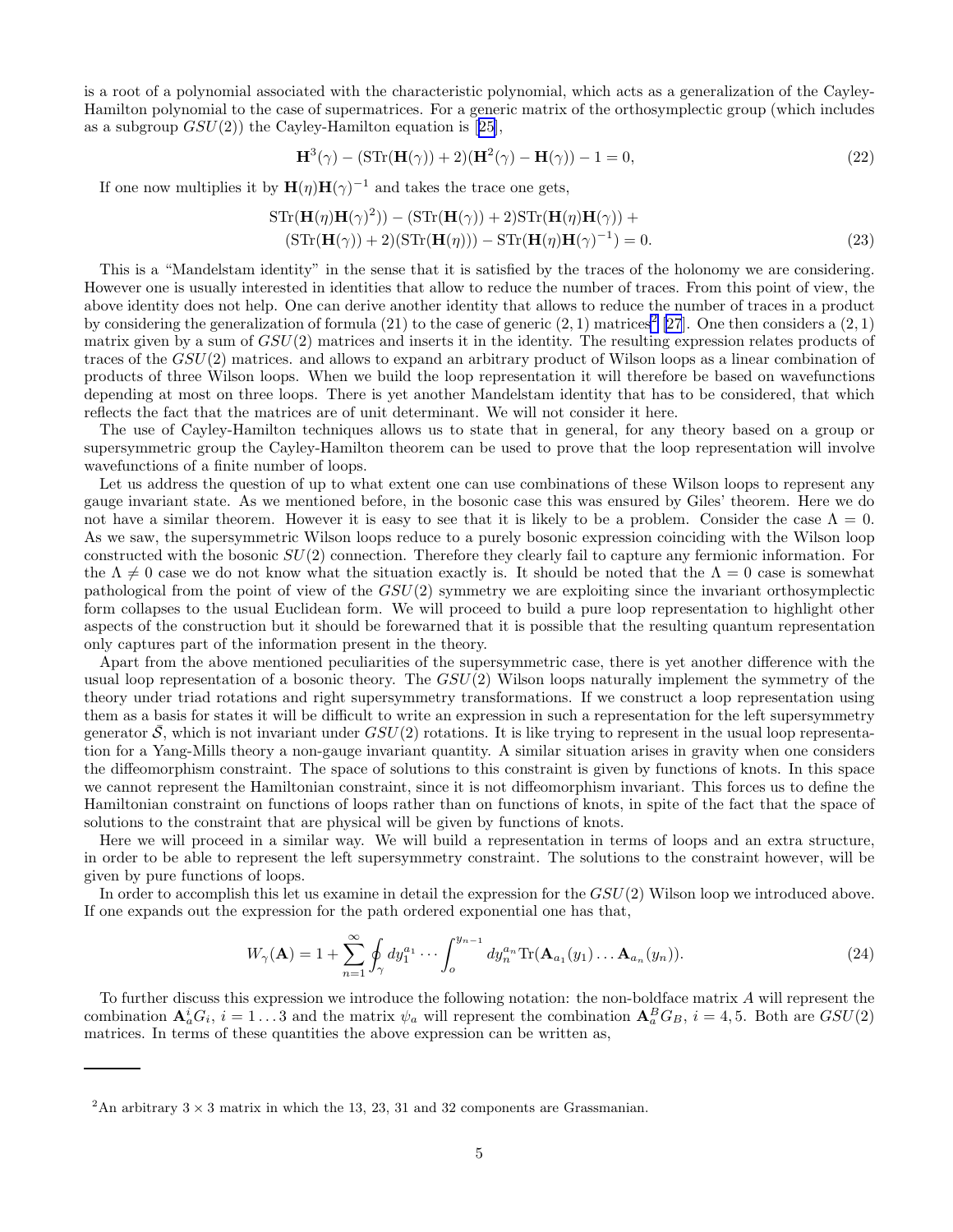$$
W_{\gamma}(\mathbf{A}) = 1 + \sum_{n=1}^{\infty} \oint_{\gamma} dy_1^{a_1} \cdots \int_{o}^{y_{n-1}} dy_n^{a_n} \text{STr}(A_{a_1}(y_1) \dots A_{a_n}(y_n))
$$
  
+ 
$$
\sum_{n=2}^{\infty} \sum_{i=1}^{n} \oint_{\gamma} dy_1^{a_1} \cdots \int_{o}^{y_{n-1}} dy_n^{a_n} \text{STr}(A_{a_1}(y_1) \dots A_{a_{i-1}}(y_{i-1}) \psi_{a_i}(y_i) \dots A_{a_n}(y_n))
$$
  
+ 
$$
\sum_{n=2}^{\infty} \sum_{j=2}^{n} \sum_{i=1}^{j-1} \oint_{\gamma} dy_1^{a_1} \cdots \int_{o}^{y_{n-1}} dy_n^{a_n}
$$
  
×
$$
\text{STr}(A_{a_1}(y_1) \dots A_{a_{i-1}}(y_{i-1}) \psi_{a_i}(y_i) \dots A_{a_{j-1}}(y_{j-1}) \psi_{a_j}(y_j) \dots A_{a_n}(y_n)).
$$
 (25)

The above expression can be rearranged as,

$$
W_{\gamma}(\mathbf{A}) = \sum_{n=0}^{\infty} GT_{\gamma}^{n}(\mathbf{A})
$$
\n(26)

$$
GT_{\gamma}^{n}(\mathbf{A}) \equiv \oint_{\gamma} dy_1^{a_1} \cdots \int_{o}^{y_{n-1}} dy_n^{a_n} \text{Tr}(\psi_{a_1}(y_1) U(\gamma_{y_1}^{y_2}) \psi_{a_2}(y_2) \dots U(\gamma_{y_n}^{y_1})).
$$
\n(27)

Each of the terms in the summation in (26) is  $SU(2)$  invariant. In order to see this notice that the Gauss law [\(1](#page-2-0)) acts homogeneously in  $\psi$  and therefore does not mix the different terms in (26). Since the sum is invariant, each term has to be invariant as well. This can be explicitly checked and one notices that it occurs in a rather nontrivial fashion, using explicitly the fact that the  $\psi$ 's are Grassman-valued. These invariants can be viewed as holonomies that one breaks at certain points and inserts a  $\psi$  and then integrates the point along the loop. These invariants are quite different than the ones one usually considers when building loop representations for theories coupled to fermions, where the fermions can only appear at the ends of open paths and is directly connected with the  $GSU(2)$  invariance that is characteristic of this theory.

One can build a loop representation based on the invariants introduced above either through a transform or through the introduction of further invariants that involve the momenta  $\bf{E}$ . We will choose the first approach for brevity. Given a wavefunction in the connection representation  $\Psi(A)$  one constructs a wavefunction in the loop representation by,

$$
\Psi(\epsilon,\gamma) = \sum_{i=1}^{\infty} \int d\mathbf{A} \epsilon^n G T_{\gamma}^n(\mathbf{A}) \Psi(\mathbf{A})
$$
\n(28)

Wavefunctions in the loop representation are characterized by a loop and an real parameter  $\epsilon$ .

The  $GT_\gamma^n$ 's satisfy a series of identities similar to the Mandelstam identities for the Wilson loops we introduced at the beginning of this section, we will not discuss them here since we will not need them for the issues addressed in this paper.

In this representation the left supersymmetry constraint cannot be directly represented since it is not  $SU(2)$ invariant. However one can build very easily  $SU(2)$  invariant expressions that are equivalent to the left supersymmetry constraint, for instance, by contracting it with the spin 3/2 field.

The fact that the representation is not completely cast in terms of loops appears to detract from the geometric nature of the usual loop representation. However, as we pointed out, one needs the extra parameter to represent non  $GSU(2)$  invariant quantities and states. The solutions to the constraint are  $GSU(2)$  invariants and therefore are expressible purely in terms of loops. We will analyze in the following section one such solution, the one that is obtained by transforming into the loop representation the Chern-Simons state we discussed in the previous section.

#### IV. THE CHERN-SIMONS STATE AND THE DUBROVNIK VERSION OF THE KAUFFMAN POLYNOMIAL AS A SOLUTION TO THE SUPER-WHEELER–DEWITT EQUATION

Let us consider the expression in the loop representation of the solution to all the constraint equations with a cosmological constant given by the exponential of the super Chern-Simons form,

$$
\Psi(\gamma_1,\ldots,\gamma_n) = \int dA e^{\frac{i}{2\Lambda}S_{CS}} W_{\gamma_1}[A] W_{\gamma_2}[A] \cdots W_{\gamma_n}[A]
$$
\n(29)

where  $S_{CS}$  is the super Chern-Simons form we introduced above. Since it is a  $GSU(2)$  invariant state we only need to introduce Wilson loops in the transform.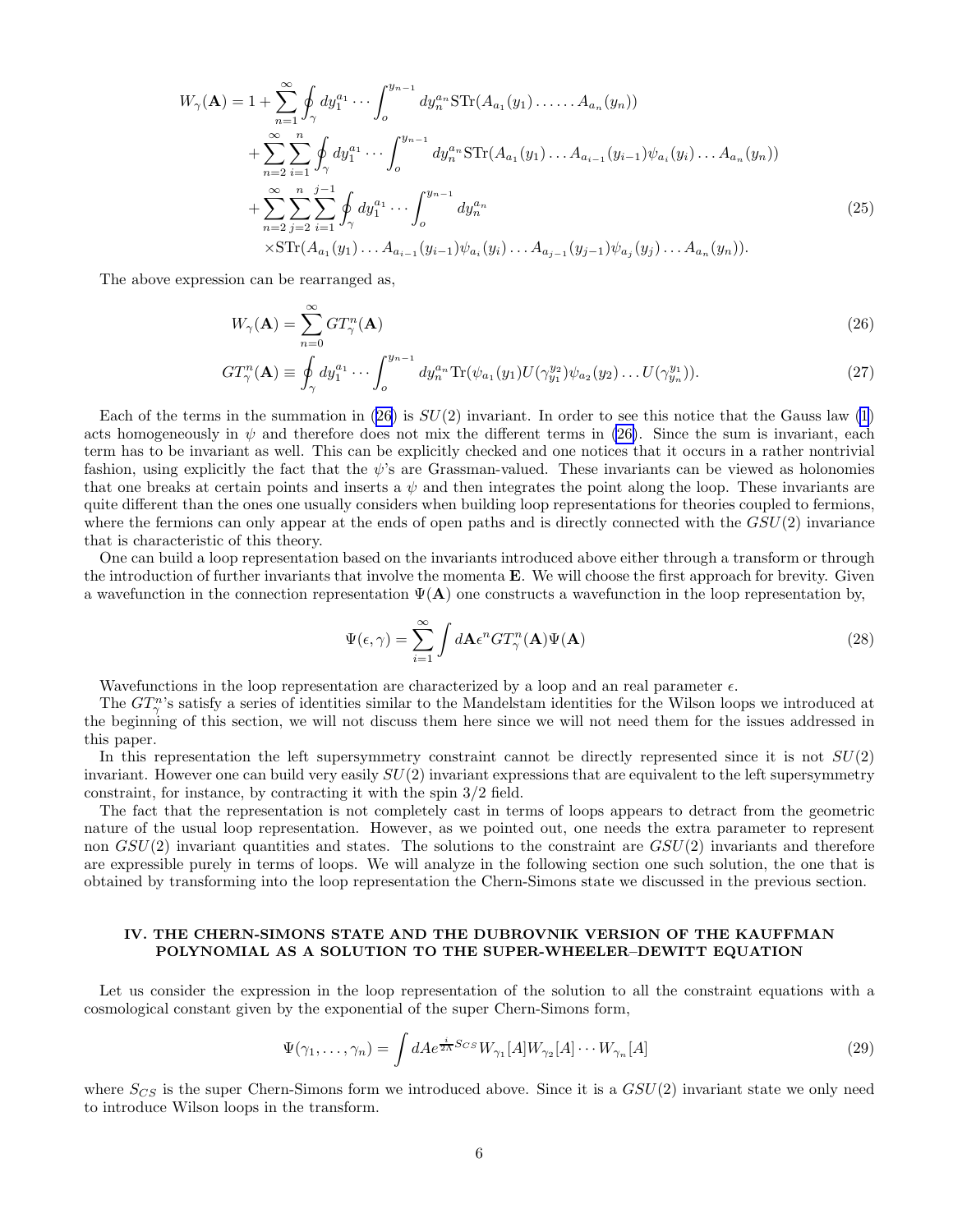<span id="page-7-0"></span>

FIG. 1. The different crossings involved in the skein relations

Assuming that one is using a diffeomorphism invariant measure in the transform, the resulting state in the loop representation has to be a knot polynomial. We will show that it is the Kauffman Polynomial, Dubrovnik version.

The derivation is analogous to the one giving the Kauffman bracket as a state of ordinary bosonic gravity in the loop representation and was discussed in reference [\[17](#page-12-0)].

We will first study the transform in the case of a one component loop

$$
\Psi(\gamma) = \int dA e^{\frac{i}{2\Lambda}S_{CS}} W_{\gamma}[A]. \tag{30}
$$

In the case of bosonic gravity, the transform of the Chern-Simons state is given by the HOMFLY polynomial. The skein relations satisfied by a regular-isotopic<sup>3</sup> HOMFLY polynomial  $F(z, t, \alpha)_{\gamma}$  are,

$$
F_U = 1\tag{31}
$$

$$
F_{\hat{L}_{+}} = \alpha F_{\hat{L}_{0}} \tag{32}
$$

$$
F_{\hat{L}_{-}} = \alpha^{-1} F_{\hat{L}_{0}} \tag{33}
$$

$$
tF_{L_{+}} - t^{-1}F_{L_{-}} = zF_{L_{0}} \tag{34}
$$

where these relations are to be understood as follows. Given a knot, pick a crossing in its planar diagram and replace it with either  $L_+$ ,  $L_-$  or  $L_0$  as depicted in figure 1 or figure [2](#page-8-0) for the hatted elements. Evaluate the polynomial on the resulting links. The resulting polynomials are related by the above expressions. The first equation is a normalization condition stating that the polynomial evaluated on the unknot is equal to one.

We will show that the expression of the transform of the super Chern-Simons state satisfies related but different skein relations. In order to do this we will perform the following computation first suggested by Smolin [\[29](#page-12-0)] and Cotta-Ramusino et al [\[30\]](#page-12-0). Starting from the expression of the transform evaluated at an intersection we will append to it an infinitesimal loop in such a way as to turn the intersection into an over crossing. We will then repeat the same procedure to turn it into an under crossing. We see that the difference of the resulting expressions is related to the value of the transform evaluated at  $L_0$  through a skein relation of the same nature of (34), but for a different polynomial.

The variation of the loop transform of the state when a small loop of element of area  $\sigma^{ab}$  is appended to a singlecomponent loop  $\gamma$  at an intersection as shown in figure [3](#page-8-0) is given by,

<sup>&</sup>lt;sup>3</sup>As in the case of the bosonic transform of the Chern-Simons state the resulting invariant is a function of framed links. In the bosonic case that is the reason the result is the HOMFLY polynomial rather than the Jones polynomial.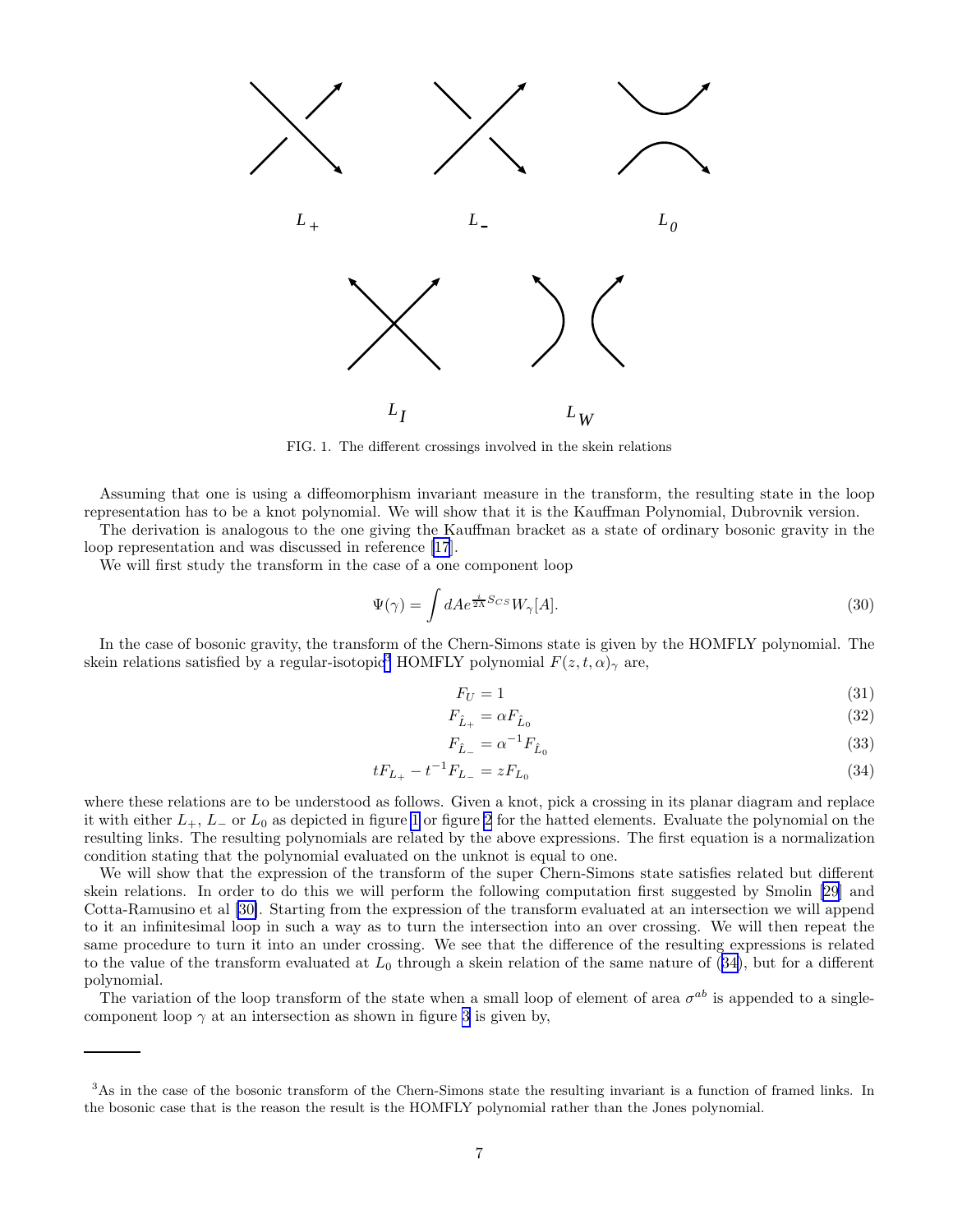<span id="page-8-0"></span>

FIG. 2. Regular isotopy invariants are not invariant under the addition and removal of a curl. This is determined by the skein relations involving the elements shown



FIG. 3. The addition of a small loop at an intersection

$$
\sigma^{ab}\Delta_{ab}(y)\Psi[\gamma] = -2\Lambda i(-1)^P \int dA \sigma^{ab}\epsilon_{dab} \text{STr}[\mathbf{G}_I \mathbf{H}_{23}(\gamma_y^y)\mathbf{H}_{41}(\gamma_y^y)] \frac{\delta}{\delta A_d^I(y)} g^{IJ} \exp(\frac{i}{2\Lambda} S_{CS})
$$
(35)

where $\Delta_{ab}$  is the loop derivative [[31\]](#page-12-0),  $G_I$  is one of the generators of  $GSU(2)$  and we have used  $\Delta_{ab}(x)STr[H(\gamma)] =$  $\mathbf{F}_{ab}^I(x)\mathrm{STr}[\mathbf{G}_I\mathbf{H}(\gamma_x^x)]$  and  $\gamma_x^x$  is the loop with origin at the point x. The labels on the holonomy indicate the connectivity at the intersection, for instance  $H_{23}$  is the loop that begins at 2 and ends at 3 as indicated in the figure. We have also used the fundamental property of the Chern-Simons state that we discussed in section 3,

$$
\frac{\delta}{\delta \mathbf{A}_a^I} \Psi_\Lambda[A] = \frac{i}{2\Lambda} \tilde{\epsilon}^{abc} \mathbf{F}_{bcI} \Psi_\Lambda[A] \tag{36}
$$

to convert the  $F_{ab}$  factor due to the loop derivative into a functional derivative acting on the exponential of the Chern-Simons action. It should be recalled that indices like I are raised and lowered with the orthosymplectic metric  $g^{IJ}$ . The factor  $(-1)^P$  is introduced to take care of the flips in sign that take place when  $F_{ab}$  is moved from the left of the supertrace to the right of it before converting it into a functional derivative and is determined by the odd/even nature of each of the components of  $F_{ab}$  and the supertrace.

Integrating by parts and choosing the element of area  $\sigma^{ab}$  parallel to segment 1-2 so that the contribution of the functional derivative corresponding to the action on the segment 1-2 vanishes (since the volume element is zero) we get,

$$
\sigma^{ab}\Delta_{ab}\Psi[\gamma] = 2i\Lambda \int dA \sigma^{ab}\epsilon_{abc} \int dv^c \delta(y - v) \times
$$
  
STr[ $\mathbf{G}_I \mathbf{H}_{23}(\gamma_y^y) \mathbf{G}_J \mathbf{H}_{41}(\gamma_y^y)] g^{IJ} \exp(\frac{i}{2\Lambda} S_{CS})(-1)^{JH},$  (37)

and in the integration by parts the  $(-1)^P$  factor is cancelled but a factor  $(-1)^{JH}$  is introduced when the functional derivative is "introduced" in the supertrace at the end of the holonomy going from 2 to 3 and is determined by the odd/even nature of the connection in the functional derivative and the components of the holonomy going from 2 to 3. As is usual in these kinds of variational derivations[[32\]](#page-12-0), a regularization of the volume element determined by the element of area of the loop derivative and the tangent to the loop is needed, we take it in such a way that the volume is normalized to be  $\pm 1$  depending on the orientation.

We now make use of the Fierz identity for  $GSU(2)$ ,

$$
g^{IJ}(\mathbf{G}_I)^{\kappa}{}_{\beta}(\mathbf{G}_J)^{\gamma}{}_{\delta} = \mathbf{e}^{\kappa}{}_{\delta}\mathbf{e}^{\gamma}{}_{\beta} - \frac{1}{2}\mathbf{e}^{\kappa}{}_{\beta}\mathbf{e}^{\gamma}{}_{\delta} + \frac{1}{2}(\delta^{\kappa}_1 \delta^3_{\beta} + \delta^{\kappa}_3 \delta^2_{\beta})(\delta^{\gamma}_2 \delta^3_{\delta} - \delta^{\gamma}_3 \delta^1_{\delta}) -\frac{1}{2}(\delta^{\kappa}_2 \delta^3_{\beta} - \delta^{\kappa}_3 \delta^1_{\beta})(\delta^{\gamma}_1 \delta^3_{\delta} + \delta^{\gamma}_3 \delta^2_{\delta})
$$
(38)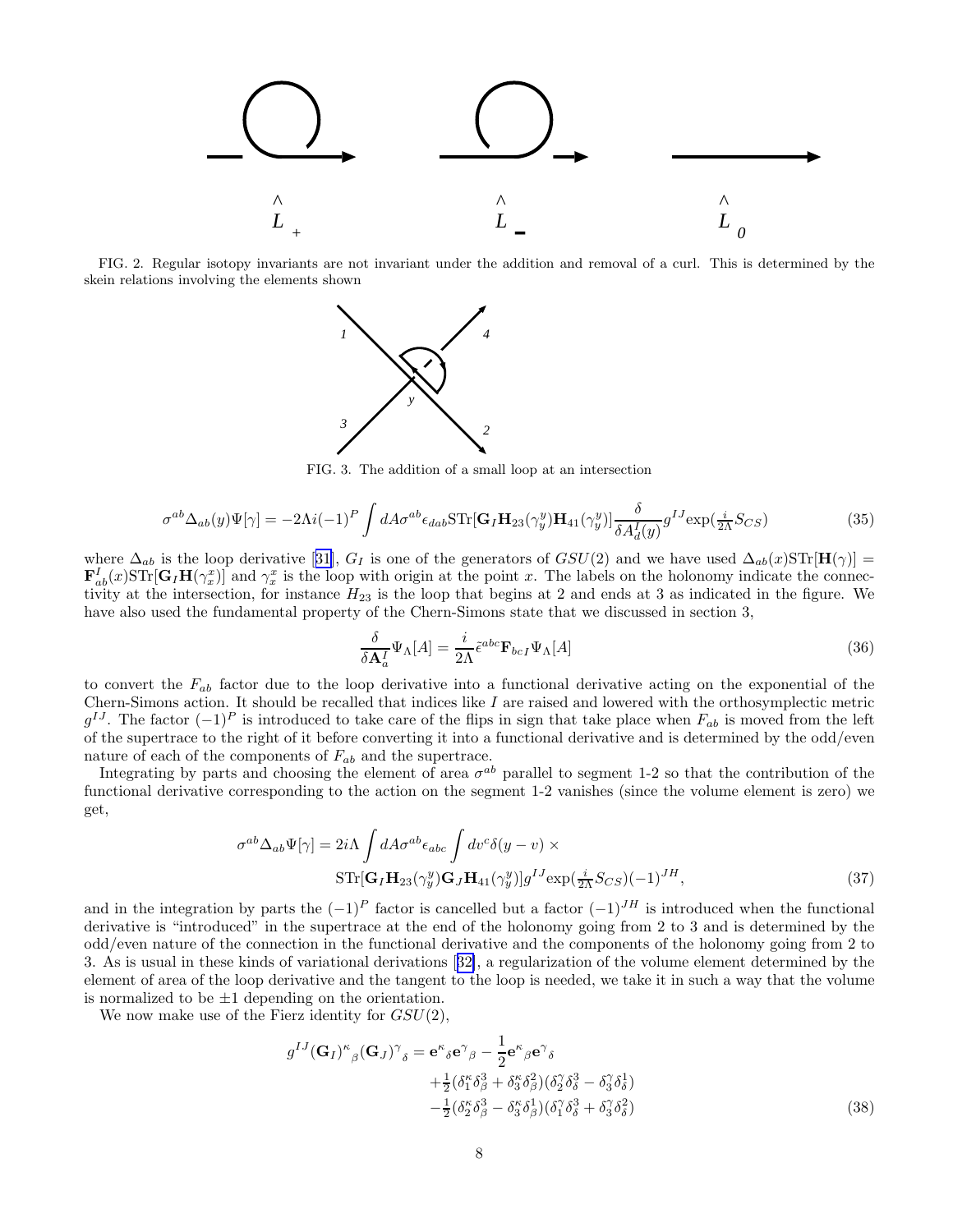

<span id="page-9-0"></span>FIG. 4. The same "straight-through" crossing can correspond to a two loop link or a single loop depending on the connectivity of the diagram.

andtaking into account the explicit general form of an element of  $GSU(2)$  [[33\]](#page-12-0),

$$
\begin{pmatrix}\na(1 - \alpha pq/2) & b(1 - \alpha pq/2) & \sqrt{\alpha}p \\
c(1 - \alpha pq/2) & d(1 - \alpha pq/2) & \sqrt{\alpha}q \\
\sqrt{\alpha}(-aq + cp) & \sqrt{\alpha}(dp - bq) & (1 + \alpha pq)\n\end{pmatrix}
$$
\n(39)

where  $ad - bc = 1$  and p and q are Grassmanian variables one finally gets,

$$
\sigma^{ab}\Delta_{ab}\Psi[\gamma] =
$$
\n
$$
= i\Lambda \int dA \,\sigma^{ab}\epsilon_{abc} \int dv^c \delta(y - v) \text{STr}[\mathbf{H}_{23}(\gamma_y^y)] \text{STr}[\mathbf{H}_{41}(\gamma_y^y)] \exp(\frac{i}{2\Lambda}S_{CS})
$$
\n
$$
+ i\Lambda \int dA \,\sigma^{ab}\epsilon_{abc} \int dv^c \delta(y - v) \text{STr}[\mathbf{H}_{23}(\gamma_y^y)\mathbf{H}_{41}^{-1}(\gamma_y^y)] \exp(\frac{i}{2\Lambda}S_{CS}).
$$
\n(40)

At this point we may proceed as in the bosonic case and reinterpret relation ( 40) as a skein relation. The form of the expression we got suggests that the skein relation is,

$$
\Psi[L_{\pm}] - \Psi[L_I] = \pm i\Lambda(\Psi[L_0] + \Psi[L_W]). \tag{41}
$$

There is a subtle difference, however, between expression (40) and the skein relation (41). The first involves a rerouting of a portion of the loop. The implication of that rerouting for the connectivity of the loop at the intersection (the only ingredient that participates in the skein relation) is only determined given an initial connectivity of the loop at the intersection. The above skein relation corresponds to starting with a loop with a connectivity at the intersection corresponding to a single loop. One could keep the same intersection and reconnect the strands in such a way that the initial loop has two components. That requires a separate derivation for the addition of an infinitesimal element of area.

Let us therefore perform such a calculation. We consider a two component loop with an intersection as shown in figure 4,

$$
\Psi(\gamma_1, \gamma_2) = \int dA e^{\frac{i}{2\Lambda}S_{CS}} W_{\gamma_1}[A] W_{\gamma_2}[A]. \tag{42}
$$

The addition of a small loop at the intersection gives, through a calculation very similar to the one performed in the case of a single component loop,

$$
\sigma^{ab}\Delta_{ab}\Psi(\gamma_1,\gamma_2) = 2i\Lambda \int dA \sigma^{ab}\epsilon_{abc} \int dv^c \delta(y-v) \times
$$
  
STr[**G**<sub>I</sub>**H**<sub>12</sub>( $\gamma_1^y$ )] × STr[**G**<sub>J</sub>**H**<sub>43</sub>( $\gamma_2^y$ )] $g^{IJ}$ exp( $\frac{i}{2\Lambda}S_{CS}$ )(-1)<sup>JH</sup><sub>12</sub>, (43)

and the labels refer to the figure 4.

Using the Fierz identity this expresion can be written as

$$
\sigma^{ab}\Delta_{ab}\Psi(\gamma_1, \gamma_2) =
$$
\n
$$
= i\Lambda \int dA \,\sigma^{ab}\epsilon_{abc} \int dv^c \delta(y - v) \text{STr}[\mathbf{H}_{12}(\gamma_1 y)\mathbf{H}_{43}(\gamma_2 y)] \exp(\frac{i}{2\Lambda}S_{CS})
$$
\n
$$
- i\Lambda \int dA \,\sigma^{ab}\epsilon_{abc} \int dv^c \delta(y - v) \text{STr}[\mathbf{H}_{12}(\gamma_1 y)\mathbf{H}_{43}^{-1}(\gamma_2 y)] \exp(\frac{i}{2\Lambda}S_{CS}).
$$
\n(44)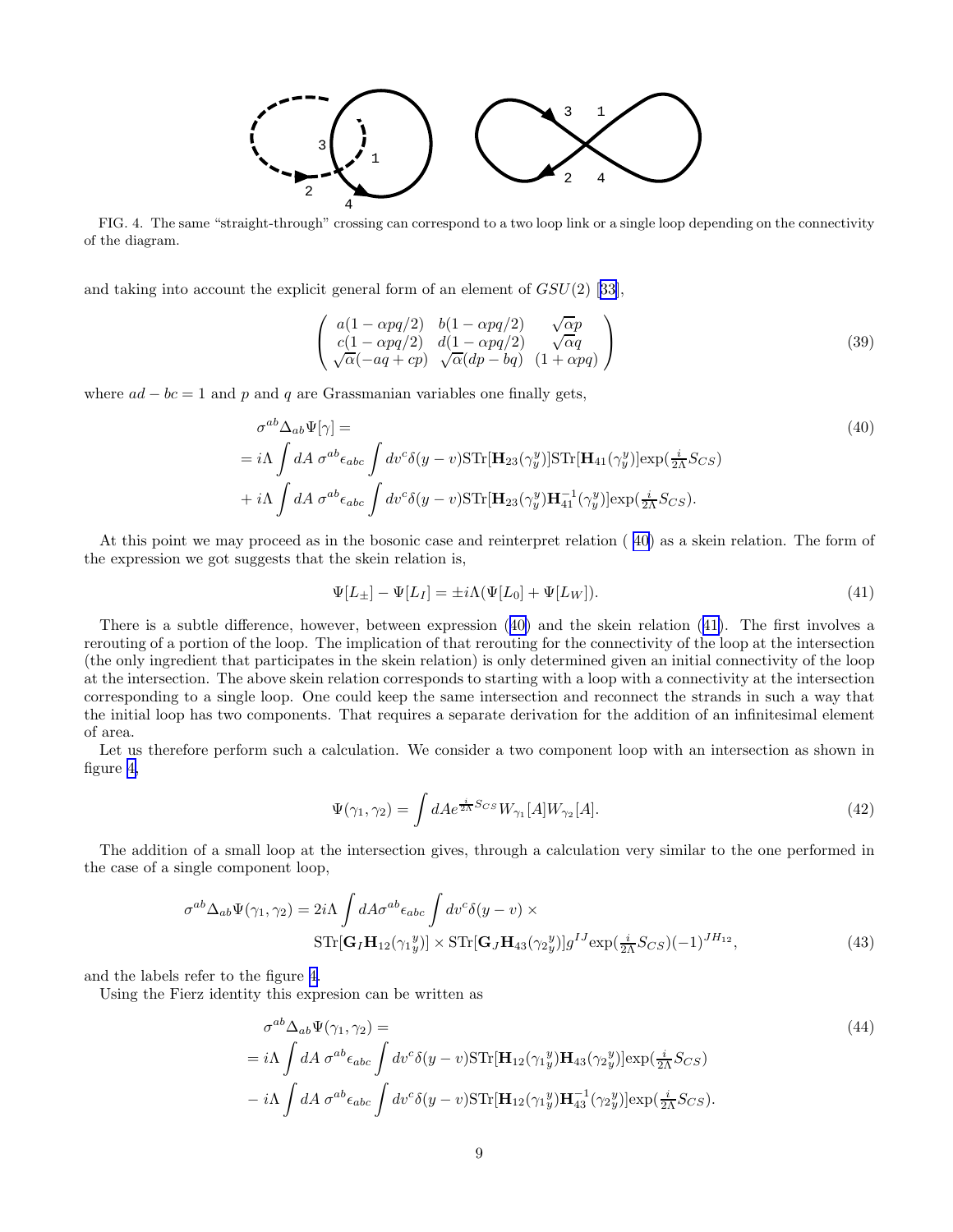

FIG. 5. Intersections without (a) and with (b) kinks. Under the present regularization intersections of type (b) are equivalent to no intersection (c).

These results can be interpreted as the following skein relation for the intersection,

$$
\Psi[L_{\pm}] - \Psi[L_I] = \pm i\Lambda(\Psi[L_0] - \Psi[L_W])\tag{45}
$$

for the case of a two component link.

If we now replace  $W(\gamma)$  by  $W(\gamma) = -W(\gamma)$  in the above expression [\(30,](#page-7-0)[40](#page-9-0)) and in [\(42,44](#page-9-0)), signs change in such a way that both expressions can be associated with a single skein relation,

$$
\Psi[L_{+}] - \Psi[L_{-}] = -2i\Lambda(\Psi[L_{0}] - \Psi[L_{W}]). \tag{46}
$$

Some comments are in order. The study of the variational relation obtained by adding an infinitesimal element of area to a crossing with kinks proceeds along similar lines as the one we exhibited above. The main difference is that the volume term has two contributions that add up with opposite signs, corresponding to the addition of a small area along the two different tangents that enter the kink. With a suitable regularization, the whole contribution can be taken to be zero. This implies that an intersection with a kink can be taken as equivalent to no intersection at all, as shownin the figure 5, and this is what allow us to replace the kinks by the  $L_0$  and  $L_W$  in equations ([40,44\)](#page-9-0) to obtain the skein relations.

To completely characterize the polynomial, we need the value of the polynomial for the unknot, which is -1, to be consistent with the redefinition of the holonomy as minus the supertrace we introduced above. Also, since the polynomial turns out to be a regular isotopy invariant, we need to study the effect of the addition of a "curl" at a point with no intersection. The details are exactly the same as those in reference [\[17](#page-12-0)] so we will omit them here. The only new ingredient needed is a contraction of the Fierz identity,

$$
g^{IJ}(\mathbf{G}_I)^{\kappa}{}_{\beta}(\mathbf{G}_J)^{\beta}{}_{\gamma} = \delta^{\kappa}_{\gamma},\tag{47}
$$

and one gets as result,

$$
\Psi[\hat{L}_{\pm}] = (1 \pm 2\Lambda i)\Psi[\hat{L}_0] \tag{48}
$$

where the meaning of the hatted elements is described in figure [2](#page-8-0).

Let us considered now the Dubrovnik version of the Kauffman Polynomial; it is defined by the following relations [[39\]](#page-12-0),

$$
\Psi[L_{+}] - \Psi[L_{-}] = z(\Psi[L_{0}] - \Psi[L_{W}]) \tag{49}
$$

$$
\Psi[\text{unknot}] = (a - a^{-1})/z + 1\tag{50}
$$

$$
\Psi[\hat{L}_{+}] = a\Psi[L_0] \tag{51}
$$

$$
\Psi[\hat{L}_{-}] = a^{-1}\Psi[L_0]
$$
\n(52)

One can check that this correponds exactly to the results we obtained to first order provided  $z = -2i\Lambda$  and  $a = 1 + 2i\Lambda$  and  $\Psi[L_0] = -1$  which is exactly the case.

We therefore see that the Dubrovnik version of the Kauffman Polynomial bears the same relationship with a  $GSU(2)$ Chern–Simons theory as the Kauffman bracket has with the usual  $SU(2)$  theory. It is also important to remember that we have shown that the Dubrovnik version of the Kauffman polynomial is the transform into the loop representation of an exact quantum state of supergravity. It therefore should follow (as it happens in ordinary gravity) that the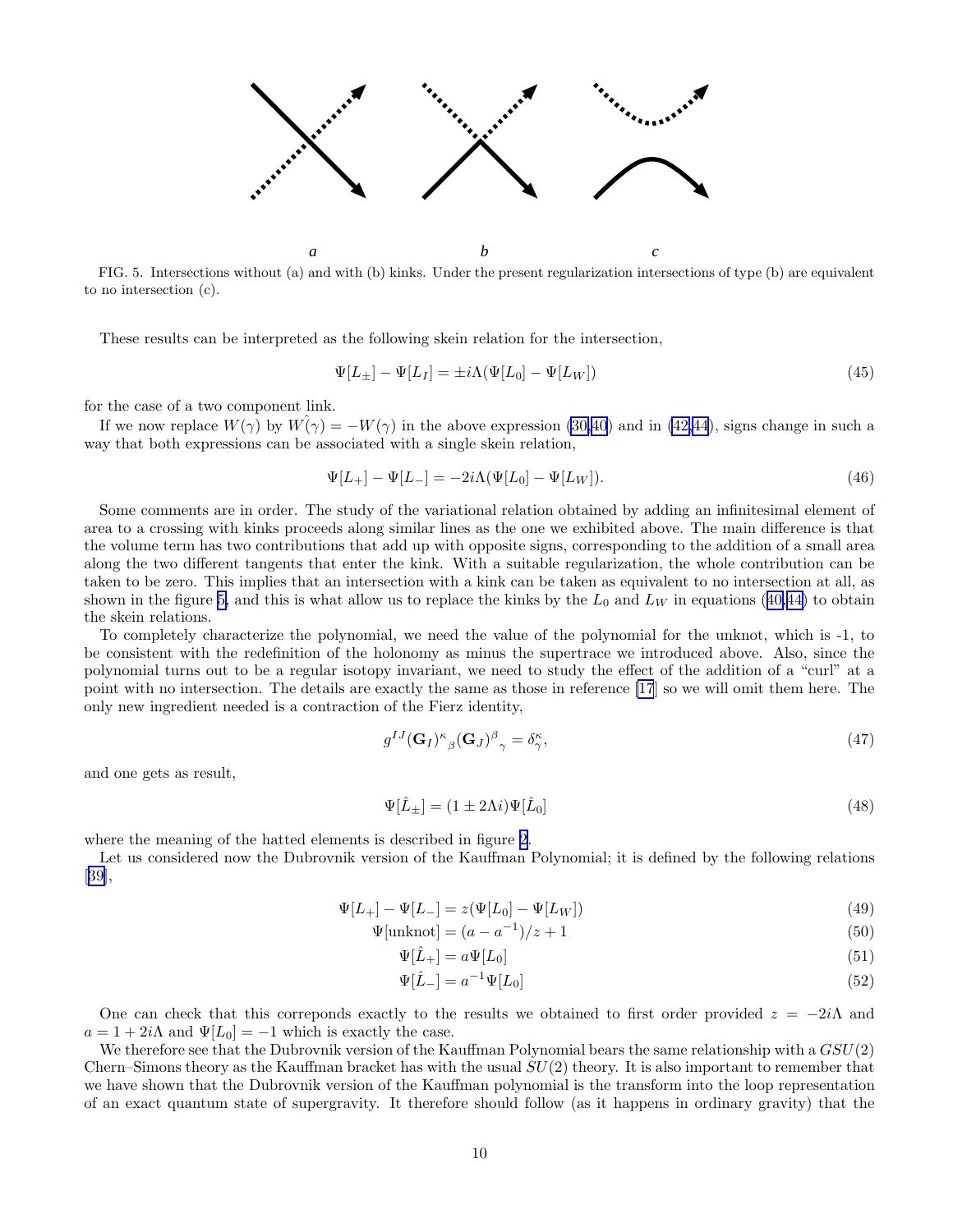<span id="page-11-0"></span>polynomial should be annihilated by all the constraints of quantum supergravity. It is also worthwhile pointing out that one could explore states without cosmological constant based on the ambient invariant polynomial associated with the one we found, as happens in the bosonic case [\[38](#page-12-0)].

An interesting aspect is that Saleur and Zhang [\[41](#page-12-0),[42](#page-12-0)] have considered representations of the braid group associated with graded groups and found associated knot polynomials. It would be interesting to check if these have a relation with the Dubrovnik version of the Kauffman polynomial, as the calculation we have performed suggests. It would also be important to find ways to compute the skein relations we found to first order in exact form. This could be accomplished via a supersymmetric version of the Moore-Seiberg-Witten [\[43,34](#page-12-0)] construction based on conformal field theory. Finally, one could evisage computing explicit expressions for each coefficient of the Dubrovnik version of the Kauffman polynomial by perturbatively evaluating the expectation value of a Wilson loop in Chern–Simons theory. For the bosonic case this was first studied by Guadagnini, Martellini, and Mintchev[[44](#page-12-0)] and although more complex, the supersymmetric version of this calculation is completely feasible. This will be the first time that explicit expressions for this polynomial have been found.

#### V. DISCUSSION

This paper explored several issues that arise when trying to construct a loop representation for supergravity using the fact that the theory can be cast as a gauge theory of the  $GSU(2)$  group. There are many detailed results that are yet to be derived, as the explicit form of the left supersymmetry constraint in the representation constructed, a complete set of Mandelstam identities and a suitable regularization for the constraint. Yet, we are already able to see the emergence of a rich mathematical structure of the representation to be constructed, in particular concerning the space of physical states of the theory. It is remarkable that a gauge theory with fermions yields a state space that only includes closed loops, contrary to what happens in other cases[[36,37\]](#page-12-0). This may be related to the extra symmetry present in supersymmetric theories equating bosons to fermions. As in the non supersymmetric case it is expected that one could find a basis of gauge invariant states that are free of Mandelstam constraints through the use of spin networks. In this case they would be spin networks associated with a graded group. The properties of such objects are yet to be explored. One could also complete the quantization of the theory in the Euclidean sector using rigorous measure theory, as has been done in the non supersymmetric case. Finally, as a by product we have showed that the knot polynomial associated with Chern-Simons theory based on a graded group is the Dubrovnik version of the Kauffman Polinomial. This is a remarkable result; it allows new insights into that polynomial and opens new perspectives in the search for the conjectured Link Polinomial [[40](#page-12-0)] which has the HOMFLY and the Kauffman Polinomials as particular cases.

#### ACKNOWLEDGMENTS

We wish to thank Luis Urrutia and Leonardo Setaro for discussions and John Baez for pointing out several references. This work was supported in part by grants NSF-PHY-9423950, NSF-PHY-9396246, NSF-INT-9406269, research funds of the Pennsylvania State University, the Eberly Family research fund at PSU and PSU's Office for Minority Faculty development. JP acknowledges support of the Alfred P. Sloan foundation through a fellowship. We acknowledge support of Conicyt (Uruguay) and Conacyt (Mexico), through grant 4862-E9406.

- [1] J. Wess, J. Bagger, "Supersymmetry and Supergravity", Princeton Series in Physics, Princeton University Press (1983).
- [2] R. Cahn, "The eighteen arbitrary parameters of the standard model in your everyday life" preprint (1995).
- [3] See for instance A. Macias, O. Obregon and M.P. Ryan, Jr., Classical Quantum Gravity 4, 1477 (1987) and P. D'Eath, S. Hawking, O. Obregón, Phys. Lett. **300**, 44 (1993).
- [4] R. Graham, C. Csordas, "Exact quantum state for  $N = 1$  supergravity", preprint gr-qc@xxx.lanl.gov:9507008 (1995).
- [5] S. Deser, J. Kay, K. Stelle, Phys. Rev. D16, 2418 (1977).
- [6] M. Pilati, Nucl. Phys. B132, 138 (1978).
- [7] P. D'Eath, Phys. Rev. **D29**, 2199 (1984).
- [8] C. Teitelboim, Phys. Rev. Lett. 38, 1106 (1977).
- [9] T. Jacobson, Class. Quan. Grav. 5, 923 (1988).